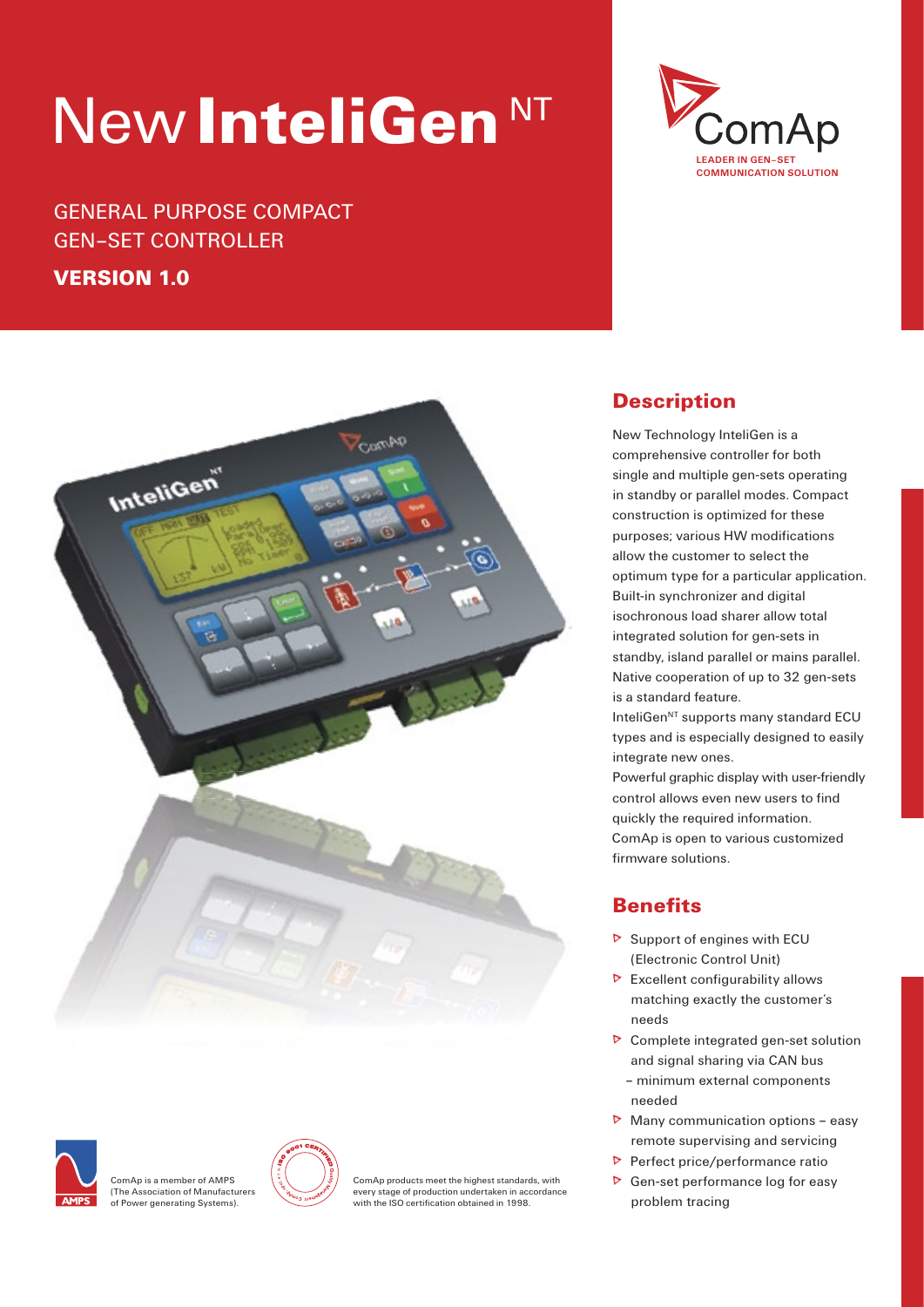# New InteliGen<sup>NT</sup>

**GENERAL PURPOSE COMPACT GEN–SET CONTROLLER**



## Integrated fixed and configurable protections

- $\triangleright$  3 phase integrated generator protections  $(U + f)$
- $\triangleright$  IDMT overcurrent + Shortcurrent protection
- D Overload protection
- $\triangleright$  Reverse power protection
- $\triangleright$  Earth fault protection
- $\triangleright$  3 phase integrated mains protections  $(U + f)$
- $\triangleright$  Vector shift protection
- $\triangleright$  All binary/analogue inputs free configurable for various protection types: HistRecOnly / Alarm Only / Warning / Off load / Slow stop / BreakerOpen & Cooldown / Shutdown / Mains protect / Sensor fail
- ▶ Additional 160 programmable protections configurable for any measured value to create customer-specific protections

## Features

#### $\triangleright$  InteliGen<sup>NT</sup>

Support of engines with ECU (J1939, ModBus and other proprietary interfaces); alarm codes displayed in text form

#### AMF function

Automatic synchronizing and power control (via speed governor or ECU)

Baseload, Import/Export

Peak shaving

Voltage and PF control (AVR)

Generator measurement: U, I, Hz, kW, kVAr, kVA, PF, kWh, kVAhr

Mains measurement: U, I, Hz, kW, kVAr, PF

Inputs and outputs configurable for various customer needs

RS232/RS485 interface with ModBus support; Analog/GSM/ISDN/CDMA modem support; SMS messages

Event-based history (up to 500 records) with customer-selectable list of stored values; RTC; statistic values

Integrated PLC programmable functions

Dimensions 180x120 mm (front panel)

Sealed to IP65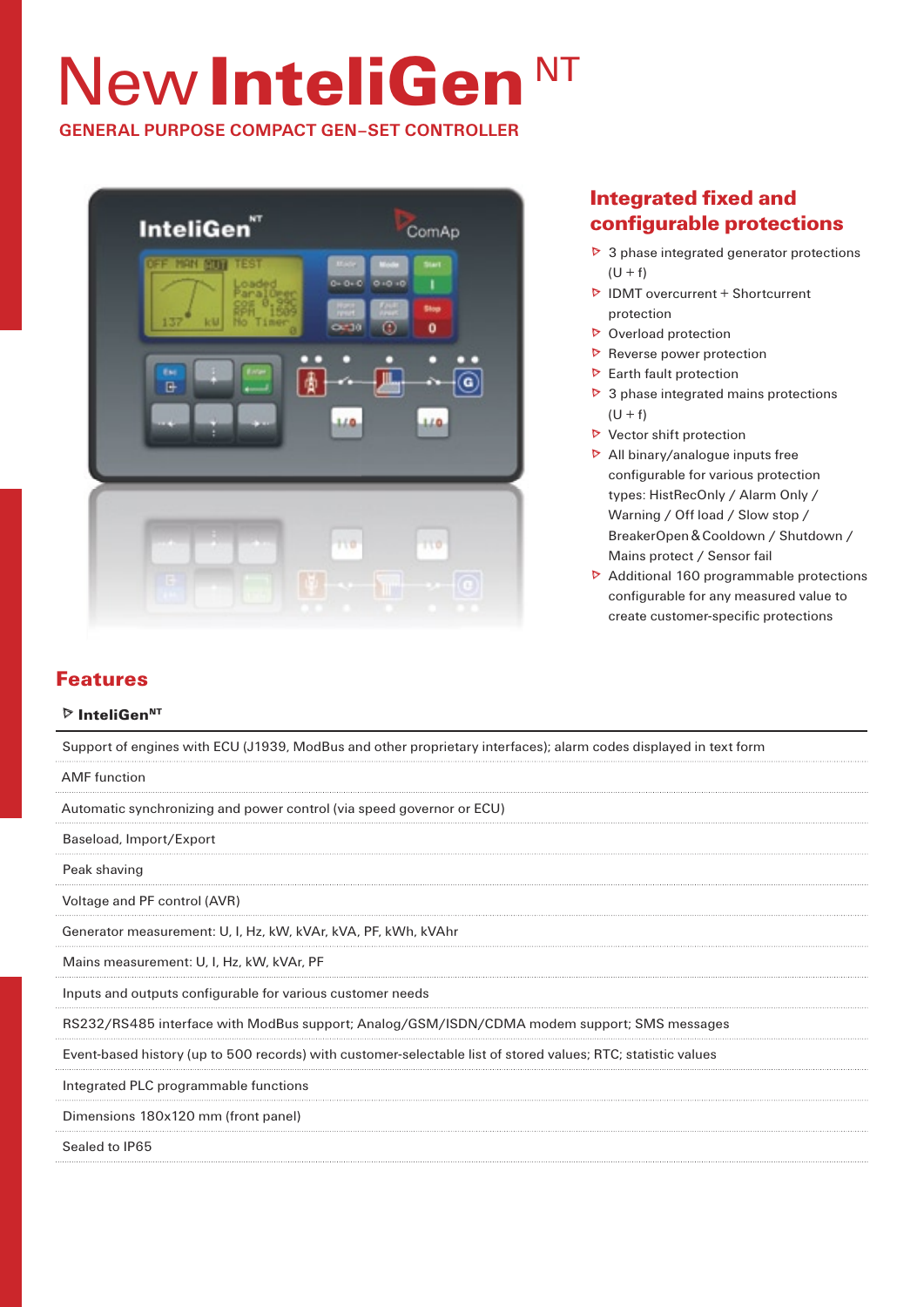

## **Communication** extension features

- **D** IG-IB (Ethernet/Internet communication support; multiple genset control via Internet: active e-mails on gen-set failure; Internet dial-up / callback function)
- D IG-MU (direct, modem; control of multiple gen-sets; RS485 / ModBus support for direct connection; Analog/ GSM/ISDN/CDMA modem support: modem callback function)
- D I-CR (CAN Repeater module; allows an extension of the standard CAN bus length)
- **D** InteliMonitor free PC SCADA software for supervision of single or multiple controllers (IG/IS-NT, IG, IS, ID); easy site overview, direct / modem / Internet connection
- ▶ GenConfig free configuration tool for IG/IS-NT controllers; allows full configuration of an NT controller and it's peripherals

## **Extension features**

- $\triangleright$  up to 10x **IS-AIN8** (8 analogue configurable inputs; 2 or 3 wire resistive sensors: voltage, current sensors; thermocouples)
- $\triangleright$  up to 4x **IS-BIN16/8** (16 binary inputs, 8 binary outputs, 2 pulse/frequency inputs; galvanic separated I/O)
- $\triangleright$  up to 4x **IGS-PTM** (4 analogue inputs, 1 analogue outputs; 8 binary inputs, 8 binary outputs)
- D IGL-RA15 (15 green / amber / red LED indicators)
- D I-CB interface to electronic engine control units not compatible with protocol J1939 (e.g. MDEC/MTU, CCM/CAT)

## **Upgrade kit**

#### IGS-NT-LSM+PMS dongle:

Enables multiple isolated parallel or multiple parallel with mains operation (with CAN bus)

- Digital Load Sharing
- Digital VAr Sharing
- $\triangleright$  Optimizing number of running engines: Power management; kW, kVA or % load based

### **HW modification codes**

Order code IG-NT (LT) (GC)

 $LT =$  Low Temperature; display equipped with heating foil for operation down to -30°C

GC = Graphical Characters; one additional font (12×12, e.g. Chinese) can be used on the display